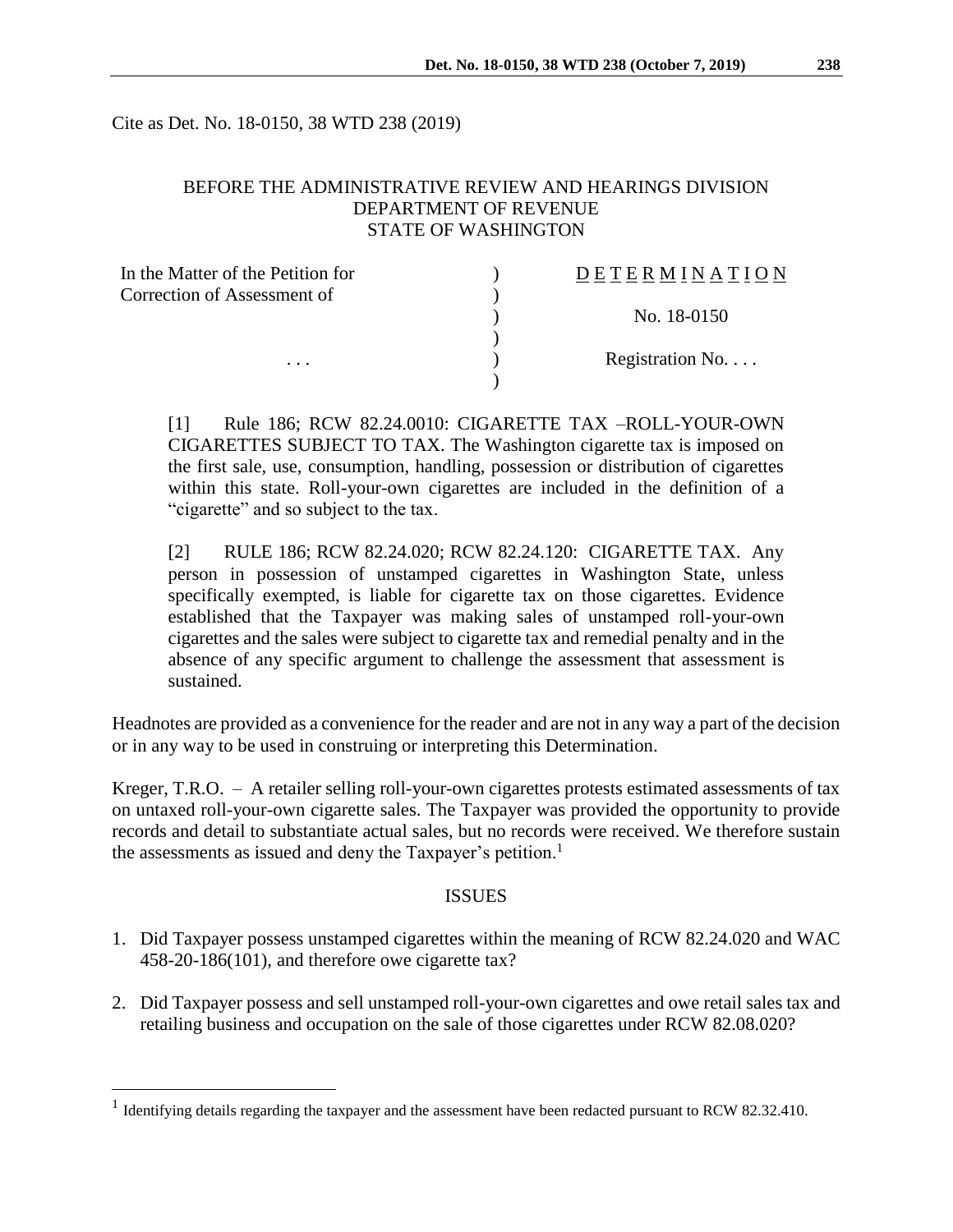### FINDINGS OF FACT

. . . (Taxpayer) is a Washington corporation engaged in the business of operating a retail vape store focusing on the sales of electronic cigarette supplies. The Liquor and Cannabis Board (LCB) initiated an investigation of the Taxpayer after receiving a complaint alleging the sale of untaxed roll-your-own cigarettes.

The LCB investigation resulted in surveillance of the business and residence of an individual doing business with the President of the Taxpayer that led to the issuance of a search warrant. Execution of that search warrant, by the LCB with police assistance, led to the discovery of 3 industrial rollyour-own machines, loose tobacco and hollow cigarette tubes, sales log books, purchase invoices, and other documents. Cartons of unstamped roll-your-own cigarettes were also seized. The completed LCB investigation report and evidence of sales activity was forwarded to the Department of Revenue (Department).

The Miscellaneous Tax Section of the Special Programs Division of the Department reviewed the LCB investigation report and evidence provided and issued the two assessments at issue in this petition to the Taxpayer.

The Department issued two assessments: Document No . . . (Invoice No. . . .) for cigarette tax, interest and applicable penalties in the amount of  $\$\dots$  and Document No. . . . (Invoice No. . . .) for retail sales tax and retailing business and occupation (B&O) tax in the amount of  $\$\dots$ <sup>2</sup> Both assessments covered tax liabilities for the period of July 1, 2012, through December 31, 2016. The Taxpayer timely petitioned for review of both assessments.

. . .

 $\overline{a}$ 

### ANALYSIS

RCW 82.24.020 imposes a cigarette tax at a specified rate per cigarette:

(1) There is levied and collected as provided in this chapter, a tax upon the sale, use, consumption, handling, possession, or distribution of all cigarettes, in an amount equal to 12.125 cents per cigarette.

\* \* \*

(3) For purposes of this chapter, "possession" means both (a) physical possession by the purchaser and, (b) when cigarettes are being transported to or held for the purchaser or his or her designee by a person other than the purchaser, constructive possession by the purchaser or his or her designee, which constructive possession is deemed to occur at the location of the cigarettes being so transported or held.

<sup>&</sup>lt;sup>2</sup> Invoice No. . . . comprised  $\$\dots$  in cigarette tax, interest of  $\$\dots$ , and labeled as evasion penalty an evasion and cigarette tax remedial penalty of \$ . . . , and a 5% assessment penalty of \$ . . . Invoice No. . . . was comprised of \$ . . . in retail sales tax,  $\$\dots$  in retailing B&O tax,  $\$\dots$  in litter tax, interest of  $\$\dots$ , and an evasion penalty of  $\$\dots$ .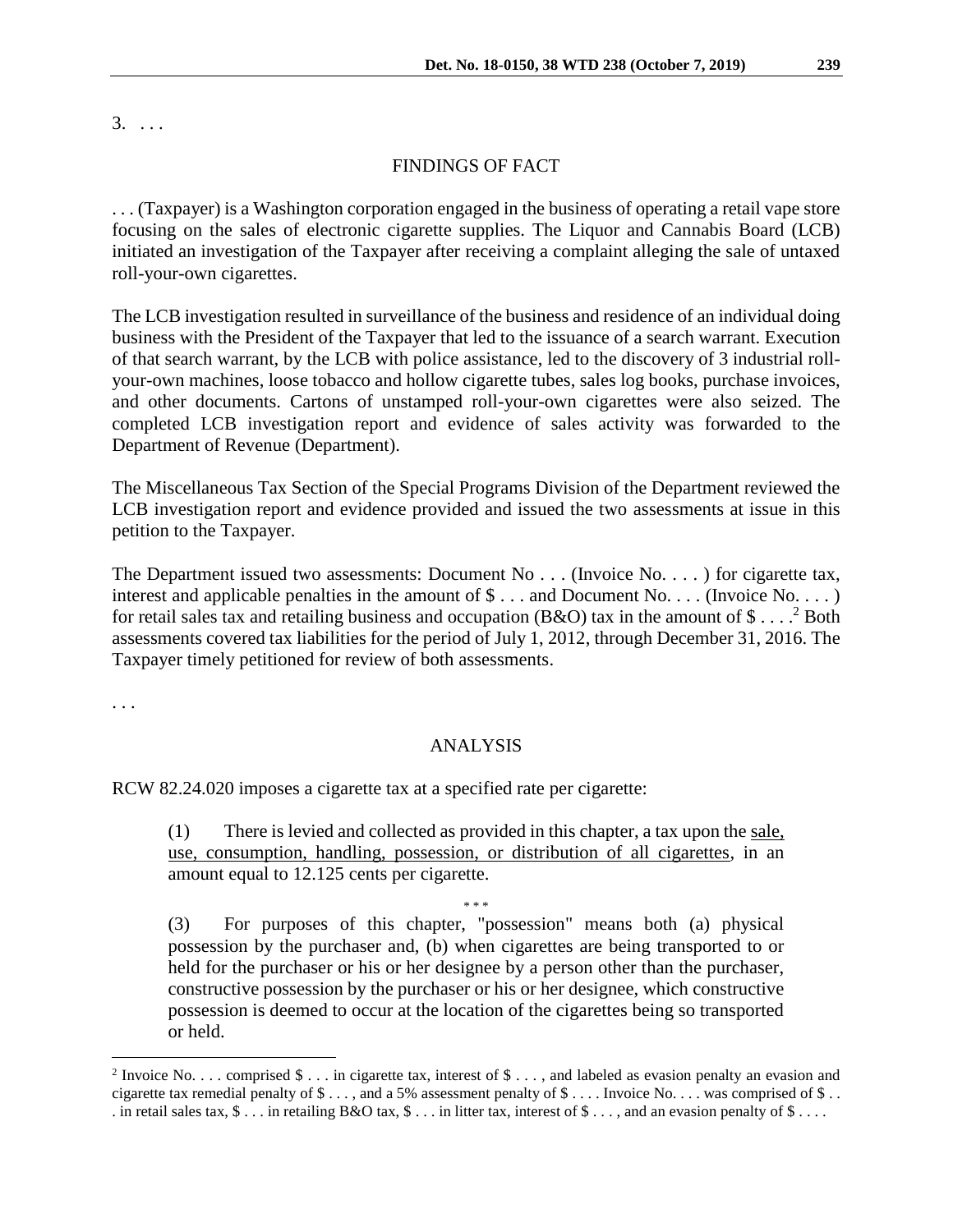(Emphasis added). *See also* WAC 458-20-186(101) ("The . . . cigarette tax is due and payable by the first person who sells, uses, consumes, handles, possesses, or distributes the cigarettes in this state.").

Chapter 82.24 RCW requires a cigarette tax stamp, designed by the Department, to be affixed to the smallest container or package of cigarettes that will be sold, distributed, or consumed. RCW 82.24.030(1); RCW 82.24.060(1). No retailer may possess unstamped cigarettes. RCW 82.24.050(1).

The definition of "cigarette" expressly includes roll-your-own cigarettes. RCW 82.24.010(2).<sup>3</sup> Only retailers who have obtained the proper licenses may provide consumers with access to a commercial cigarette-making machine to make roll-your-own cigarettes. RCW 82.24.050(3).

Violations of Chapter 82.24 RCW subjects the person to a remedial penalty:

(1) If any person, subject to the provisions of this chapter or any rules adopted by the department of revenue under authority of this section, is found to have failed to affix the stamps required, or to have them affixed as provided in this section, or to pay any tax due under this section, or to have violated any of the provisions of this chapter or rules adopted by the department of revenue in the administration of this chapter, there must be assessed and collected from such person, in addition to any tax that may be found due, a remedial penalty equal to the greater of ten dollars per package of unstamped cigarettes or ten dollars per twenty roll-your-own cigarettes, or two hundred fifty dollars, plus interest on the amount of the tax at the rate as computed under RCW 82.32.050(2) from the date the tax became due until the date of payment, and upon notice mailed to the last known address of the person or provided electronically as provided in RCW 82.32.135. The amount is due and payable in thirty days from the date of the notice. If the amount remains unpaid, the department or its duly authorized agent may make immediate demand upon such person for the payment of all such taxes, penalties, and interest.

\* \* \* (3) The keeping of any unstamped articles coming within the provisions of this chapter is prima facie evidence of intent to violate the provisions of this chapter.

RCW 82.24.120 (emphasis added).

 $\overline{a}$ 

The information provided by the LCB indicated that the Taxpayer was making sales of unstamped roll-your-own cigarettes and we sustain the conclusion that these sales were subject to cigarette tax under RCW 82.24.020 and the remedial penalty of RCW 82.24.120.

<sup>3</sup> RCW 82.24.010(2) provides: "'Cigarette' means any roll for smoking made wholly or in part of tobacco, irrespective of size or shape and irrespective of the tobacco being flavored, adulterated, or mixed with any other ingredient, where such roll has a wrapper or cover made of paper or any material, except where such wrapper is wholly or in the greater part made of natural leaf tobacco in its natural state. 'Cigarette' includes a roll-your-own cigarette."